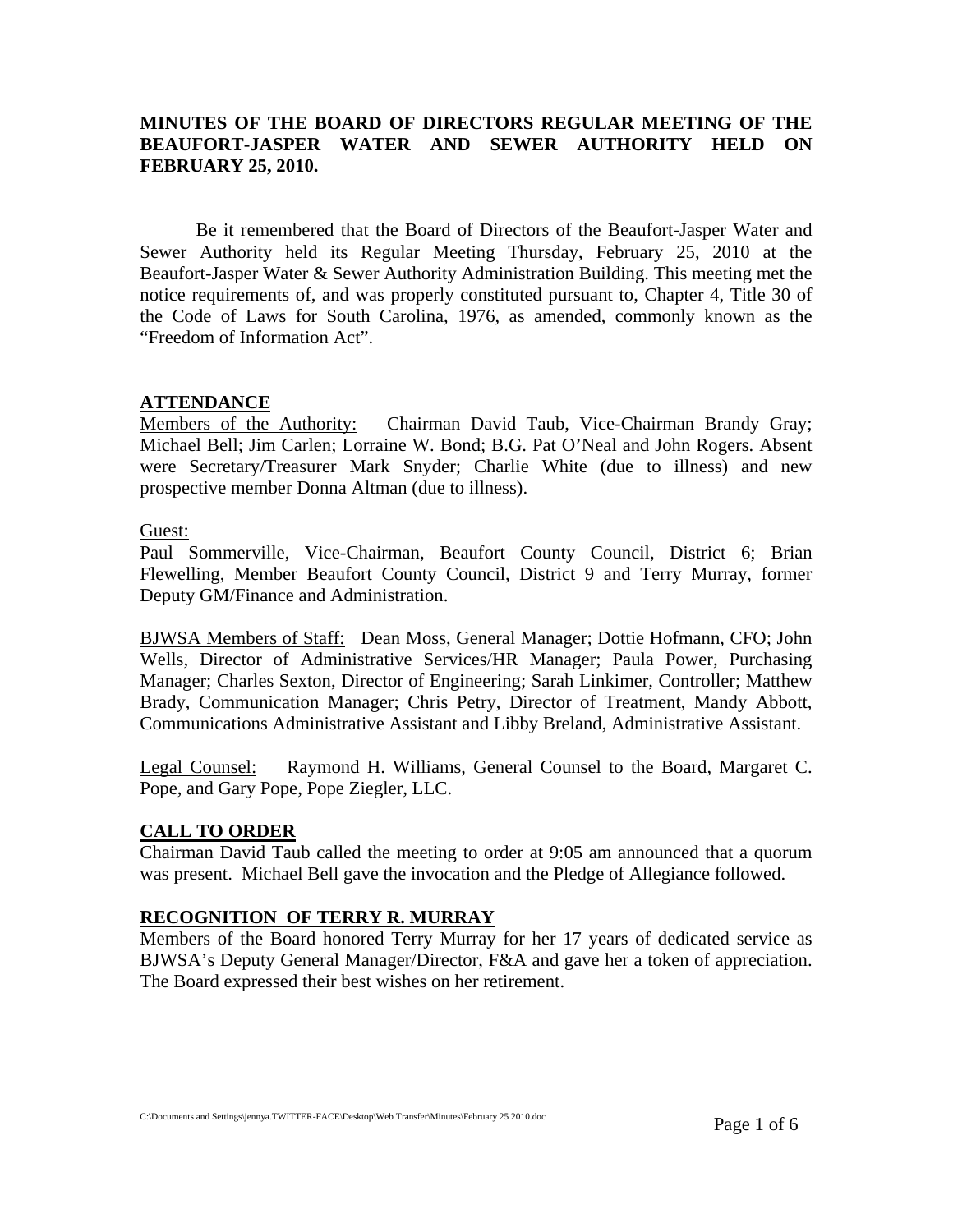### **APPROVAL OF MINUTES**

Chairman David Taub requested a motion to approve the January 28, 2010 Minutes.

## **Motion: Brandy Gray made a motion, seconded by Michael Bell, to approve the Minutes of the regular meeting of January 28, 2010. A vote was held and the motion passed unanimously.**

### **PUBLIC COMMENT**

Chairman David Taub recognized the attending guests:

Councilman Brian Flewelling thanked the Board for allowing Beaufort County Council to hold their Council Retreat in the Executive Board Room of BJWSA.

## **GENERAL MANAGERS REPORT**

Dean Moss, General Manager, reported on the following issues:

• January Safety Report. 153 calendar days since the last preventable lost time case. 0 recordable injuries have been reported. Three Near Miss reports and 40 Take Two's were completed. *The Safety Report for the month of January 2010 is attached to these minutes and made a part hereof.* 

Strategic Planning Initiative. Chris Petry provided materials to the Board members and described the steering teams that were formed. The Board was asked to review the information and provide comments. The next step will be for each team to get together to start discussing the initiatives.

• Integrated Water Resources Management Plan. A final draft of the IWRMP will be brought before the Board for review in March and adoption in April.

• Hilton Head Island PSD Off–Peak Agreement. The Agreement dated 9/22/09 to provide an off-peak rate for bulk surface water has been extended through the end of March 2010.

• "Bluffton Today" Article "*Project to rid Old Town of septic tanks"*. Areas of Bluffton, Church Street and parts of Maiden Lane and Bruin Road were selected and approved by Council to be a part of a pilot sewer project. BJWSA is partnering with the Town and leading the design and construction. This is a serious effort by the Town of Bluffton to reduce the discharges into the May River.

• Southside Wastewater Treatment Plant Property. The City of Beaufort is expected to sign the transfer of land documents which officially transfers back to the City of Beaufort most of the portion of the former Southside wastewater treatment facility site. BJWSA will schedule an event so that the transfer of the site to the City of Beaufort can be memorialized.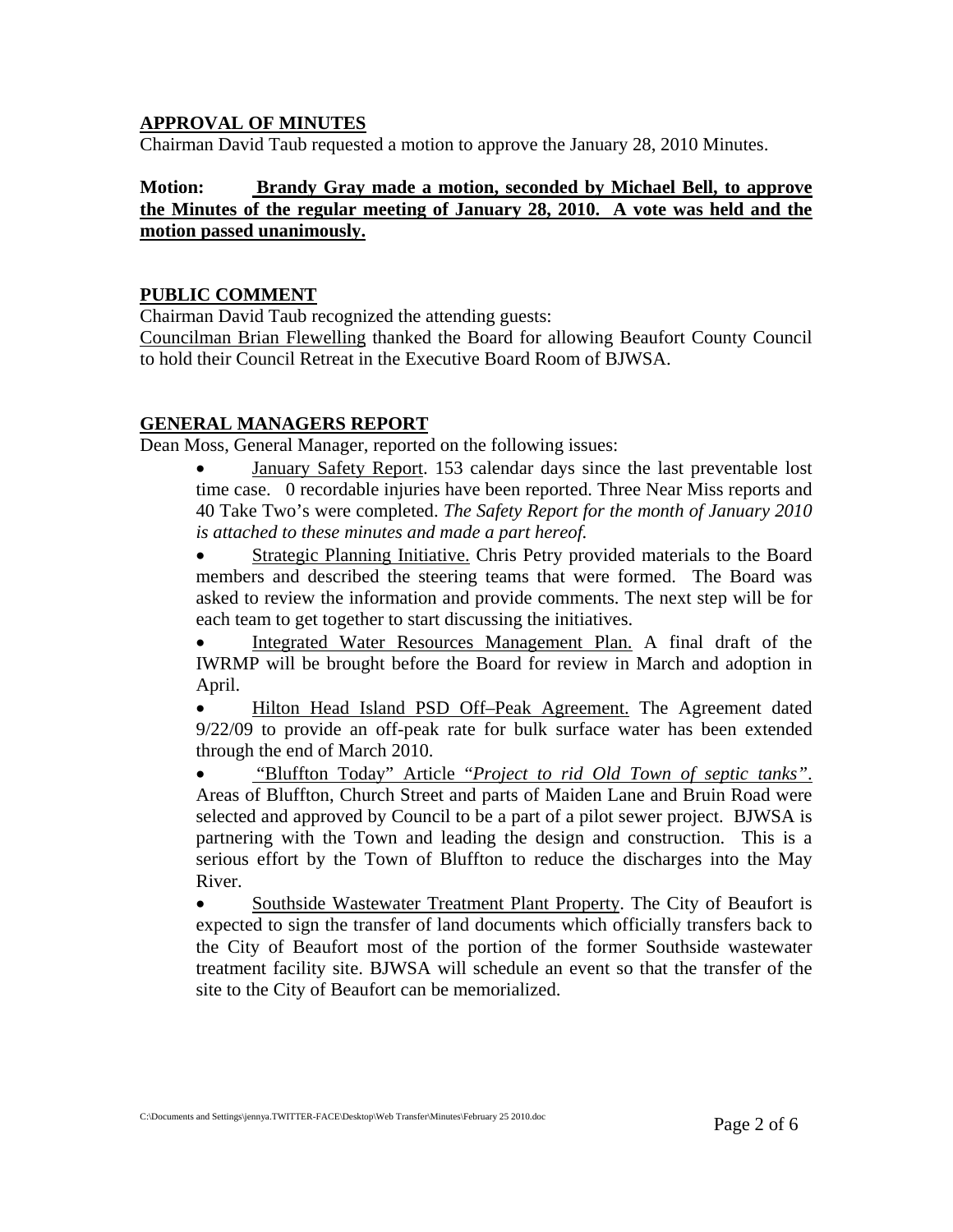## *Public Affairs Report*

Matthew Brady, Communications Manager, reported on the following issues:

- ¾ Military Consolidation Project. The force main projects on the Marine Corps Air Station are about 75% complete and on Parris Island is approximately 85% complete. The pipe installation should be completed early March. Cleanup is being done around the area of Dowlingwood drive and should be completed by June.
- ¾ Strategic Communication Plan. The plan has been reviewed and a draft will be brought before the Board for review in the next few months.
- ¾ Water & Wastes Digest Magazine. BJWSA was featured with in an article titled "*High Tech in the Low Country"* that featured BJWSA's cutting-edge cellular SCADA technologies.
- $\triangleright$  New Web Site. The launch date to go live with BJWSA's new web site is slated for July  $1<sup>st</sup>$ . The Board will be given an opportunity to review the site in April.
- ¾ *News SPLASH* Winter 2010. The winter edition has been mail. Michael Bell commended the staff for promoting the need for contributions to the Round Up program in the newsletter.
- $\triangleright$  Consumer Confidence Reports (CCR's). Preparations for the CCR's are in progress for the summer edition release.
- ¾ Drug Take-Back Program. BJWSA is partnering with the Beaufort County Sheriff's Office to promote safe disposal of expired and unwanted prescription drugs. The goal is to reduce the amount of medication that ends up in BJWSA's treatment facilities and ultimately our natural water bodies. BJWSA will be contributing by placing pertinent information on our utility bills.

# **COMMITTEE REPORTS**

# **Executive**

The Executive Committee did not meet.

# **Capital Projects**

Committee Chair Michael Bell reported that the committee met and discussed developer activities. Action items will be presented under New Business. *The Memorandum from Charles Sexton dated February 15, 2010 CIP & Developer Update is attached to these minutes and made a part hereof.*

## **Finance**

Committee Chairperson Brandy Gray reported that the Committee met on February 18, and she reported on the following issues:

• Financial Report January 31, 2010. Capacity fees received were approximately

\$126,000.00, for the month of January, but still under budget by \$1.2M. Sarah Linkimer is transitioning well in the Controller position and made a great financial presentation to the Committee. Revenues were under budget through January 2010. Operating Expenses without depreciation were \$437K under budget and with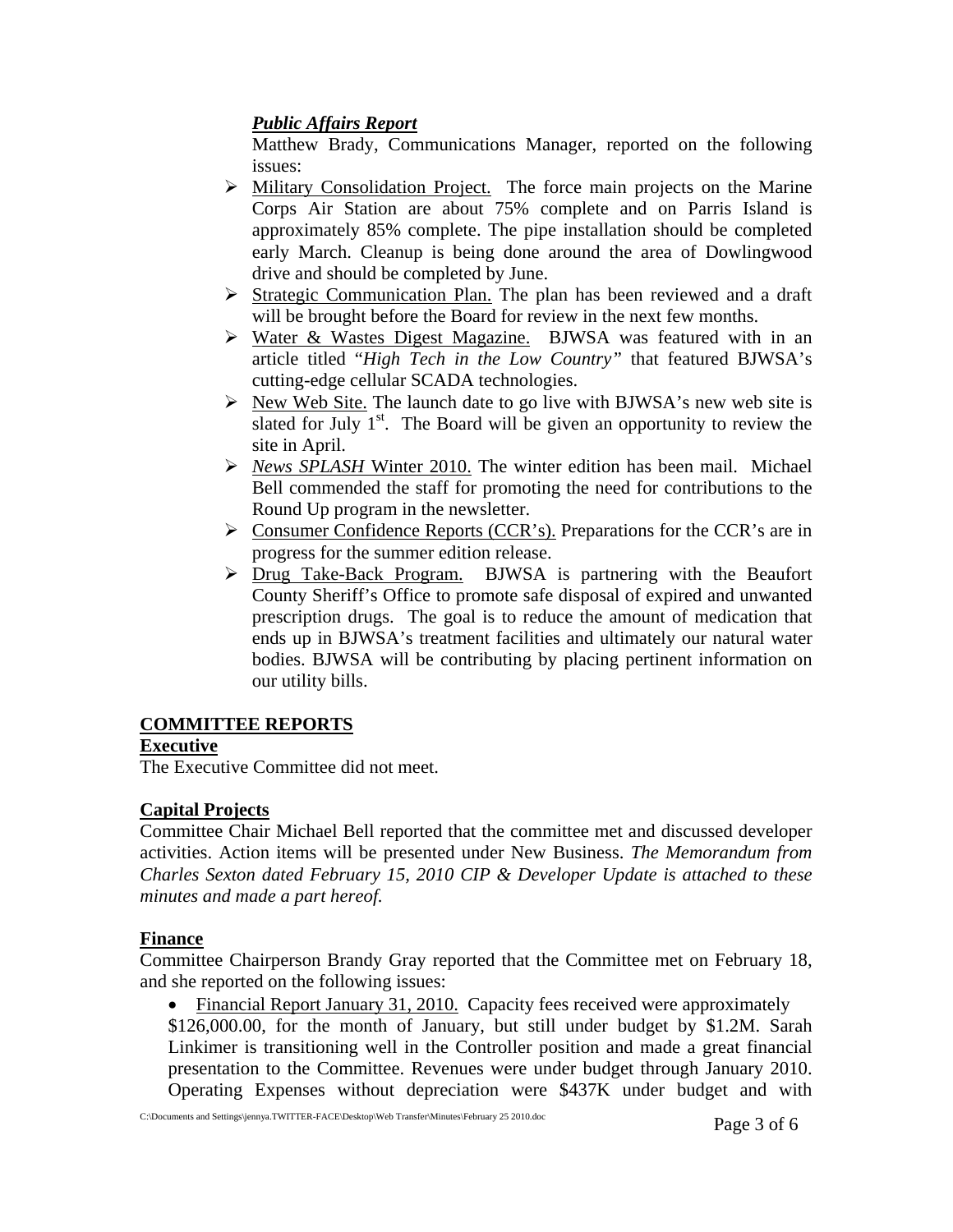depreciation were \$224,000.00 over budget. The staff is still curbing expenditures and the staff is preparing for the FY11 Budget process.

• Call Center Metrics. The average customer wait time is 2.5 minutes. Chairman David Taub and Michael Bell asked about offering our customers an averaging program similar to SCE&G. The staff will research the possibility.

*The Financial Report for January 31, 2010 is attached to these minutes and made a part hereof.* 

## **Personnel**

The Personnel Committee did not meet.

## **OLD BUSINESS**

Discussion was held on the Memorandum dated February 15, 2010, to Dean Moss from John Wells regarding the planning for General Manager Retirement. During the Strategic Planning Workshop this was one of the Strategic Initiatives (SI) and was decided to give the responsibility to the Board Members only. It was decided that the Executive Committee would take the lead and develop a process and mechanism to hire a replacement and then bring the plan back to the full Board.

**Motion: Vice-Chair Brandy Gray, made a motion to task the Executive Committee to begin the process piece of the recruitment of the General Manager. The motion was seconded by John Rogers. Michael Bell wanted to clarify that the Executive Committee sets the process only with timelines, budget, etc and then brings the full Board into the recruiting process. A vote was held and the motion passed unanimously.**

#### **NEW BUSINESS**

*A. Series 2010B Resolution to Authorize the Refunding of Certain Parity Bonds.* 

Margaret C. Pope gave a presentation of both Series Resolutions. The refunding of revenue bonds includes 11 SRF loans, 2 Bonds and 1 note for a cost savings in interest of \$2.-2.5 M dollars. The exact number and amount might change depending on interest rates at the time of pricing.

**Motion: Gen O'Neal moved, seconded by Brandy Gray, to approve the Series 2010B Resolution to authorize the refunding of certain parity bonds as presented by Margaret C. Pope, bond counsel. After discussion, a vote was held and the motion passed unanimously.**

## *B. Series Resolution for SRF Funding of the Military Consolidation not exceeding \$14,000,000.00.*

This is a 20 year loan at 3.5 % interest.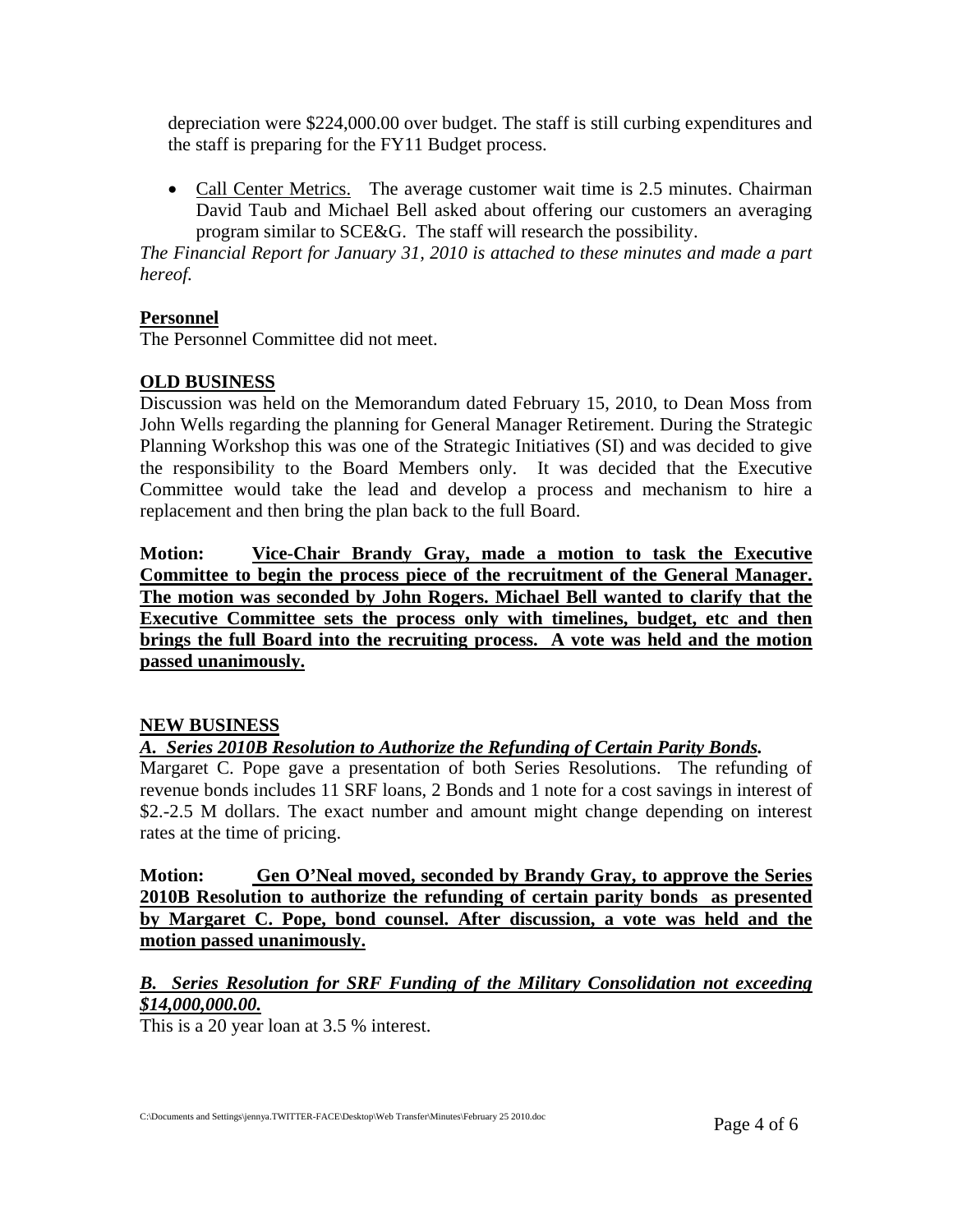## **Motion: Brandy Gray moved, seconded by John Rogers, to approve the Series Resolution for SRF Funding of the Military Consolidation not exceeding \$14,000,000.00 as presented by Margaret C. Pope, bond counsel. A vote was held and the motion passed unanimously.**

## *C. Contract Awards.*

1. CIP 21477 – Duke Street Pump Station Rehab and CIP 21612 Laurens Street Pump Station Rehab. This project consists of rehabilitating the Duke Street and Laurens Street Pump Stations in Beaufort. The rehabilitation includes new pumps, electrical work, building improvements and site work. The project will be funded from sewer capital. The pump stations require more work including a wet well coating, a new manhole, and site work. The staff also is requesting a budget increase for this project.

 $\triangleright$  Budget Increase in the amount of \$160,000. (\$109,000 for CIP 21477 and \$51,000 for CIP 21612.

**Motion: Vice-Chair Brandy Gray moved, seconded by Lorraine Bond, to approve the budget increase in the amount of \$160,000.00 as presented and referenced in the Memorandum to Ed Saxon, Charles Sexton from Tricia Kilgore dated February 12, 2010. A vote was held and the motion passed unanimously.**

¾ Contract Award to DuPriest Construction Company in the amount of \$542,020.06.

**Motion: Vice-Chair Brandy Gray moved, seconded by John Rogers, to approve the contract award to DuPriest Construction Company in the amount of \$542,020.06 as presented and referenced in the Memorandum to Ed Saxon, Charles Sexton from Tricia Kilgore dated February 12, 2010. A vote was held and the motion passed unanimously.**

2. CIP 21548 – Dale CDBG Waterline Extension Phase 3 to L.W. Inc. in the Amount of \$412,897.00. This project consists of extending water service in the Dale area including Kinloch Road, Porches Hill Road, Vidalia Road, Keans Neck Road and Coker Lane. The project will be funded with a CDBG grant.

**Motion: Brandy Gray moved, seconded by Gen. O'Neal, to approve CIP 21548 Dale Waterline Extension Phase 3 to L. W. Inc. in the amount of \$412,897.00 as presented and referenced in the Memorandum to Ed Saxon, Charles from Tricia Kilgore dated February 12, 2010. A vote was held and the motion passed unanimously.**